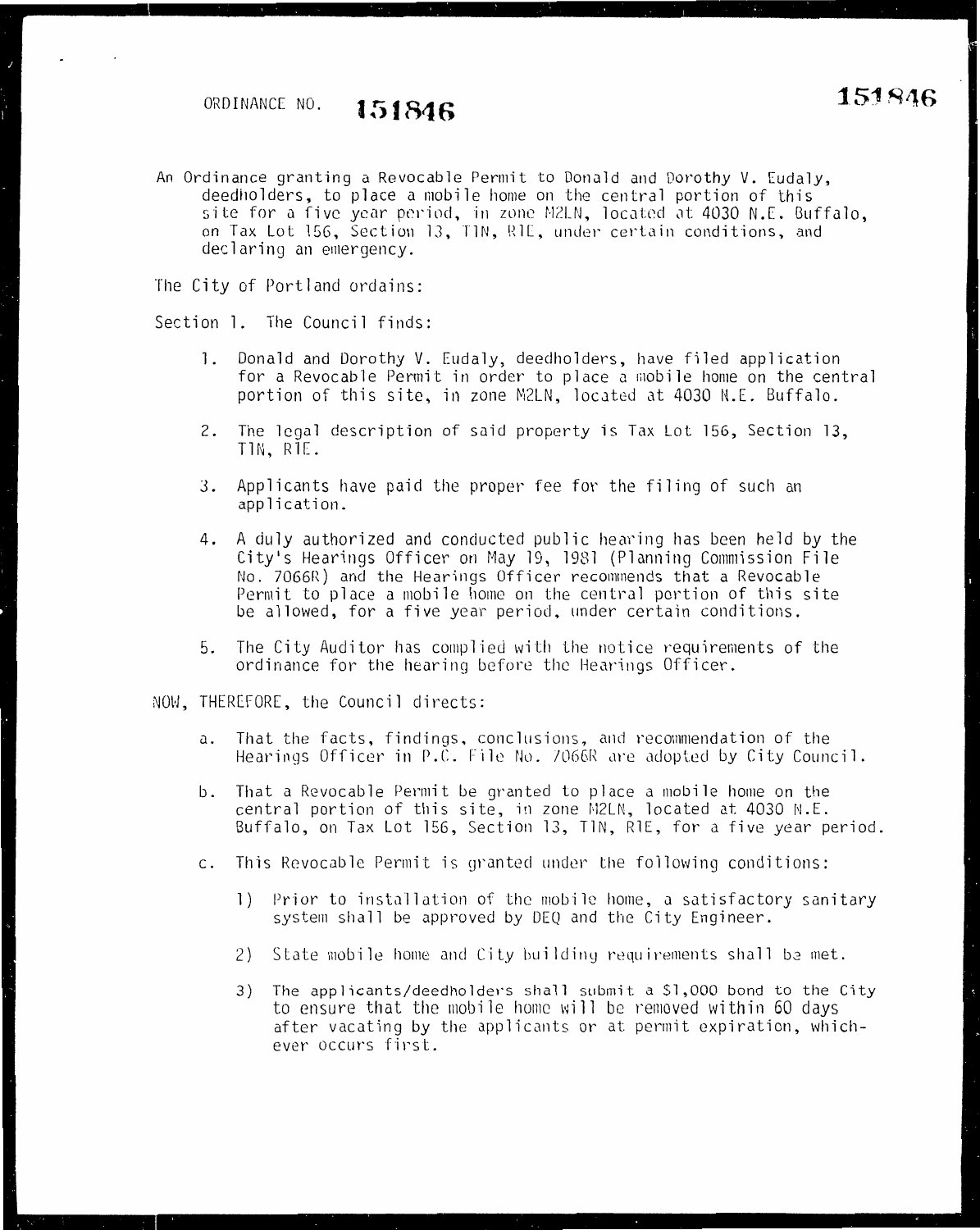#### **ORDINANCE No.**

- 4) This permit shall expire July l, 1986 or within 60 days of vacating by the applicants, whichever occurs first.
- 5) The Revocable Permit hereby granted is personal to the permittees and may not be transferred, assigned or otherwise disposed of by said permittees.
- 6) The Revocable Permit hereby granted shall be revocable at the pleasure of the City Council and no expenditures of money hereunder or lapse of time or any act or thing shall operate as an estoppel against the City of Portland, or be held to give the permittees any vested or other right.
- 7) Permittees shall comply with the provisions of the Code of the City of Portland, and all other applicable ordinances, provisions and regulations of the City, whether presently existing or hereafter enacted.
- d. Neither this ordinance nor any permit issued hereunder shall be effective until accepted, filed and recorded in accordance with law.
- Section 2. The Council declares an emergency exists because there should be no delay in the beneficial use of the above-described property; therefore<br>this ordinance shall be in force and effect from and after its passage by the Council.

Passed by the Council, JUN **2 5 1989** 

Commissioner Schwab May 19, 1981 G.H.F1eerlage/ja

Attest:

*./*  (\_\_ */./* /' Deorge Ofechamp uditor of the City of Portland

Page No. 2